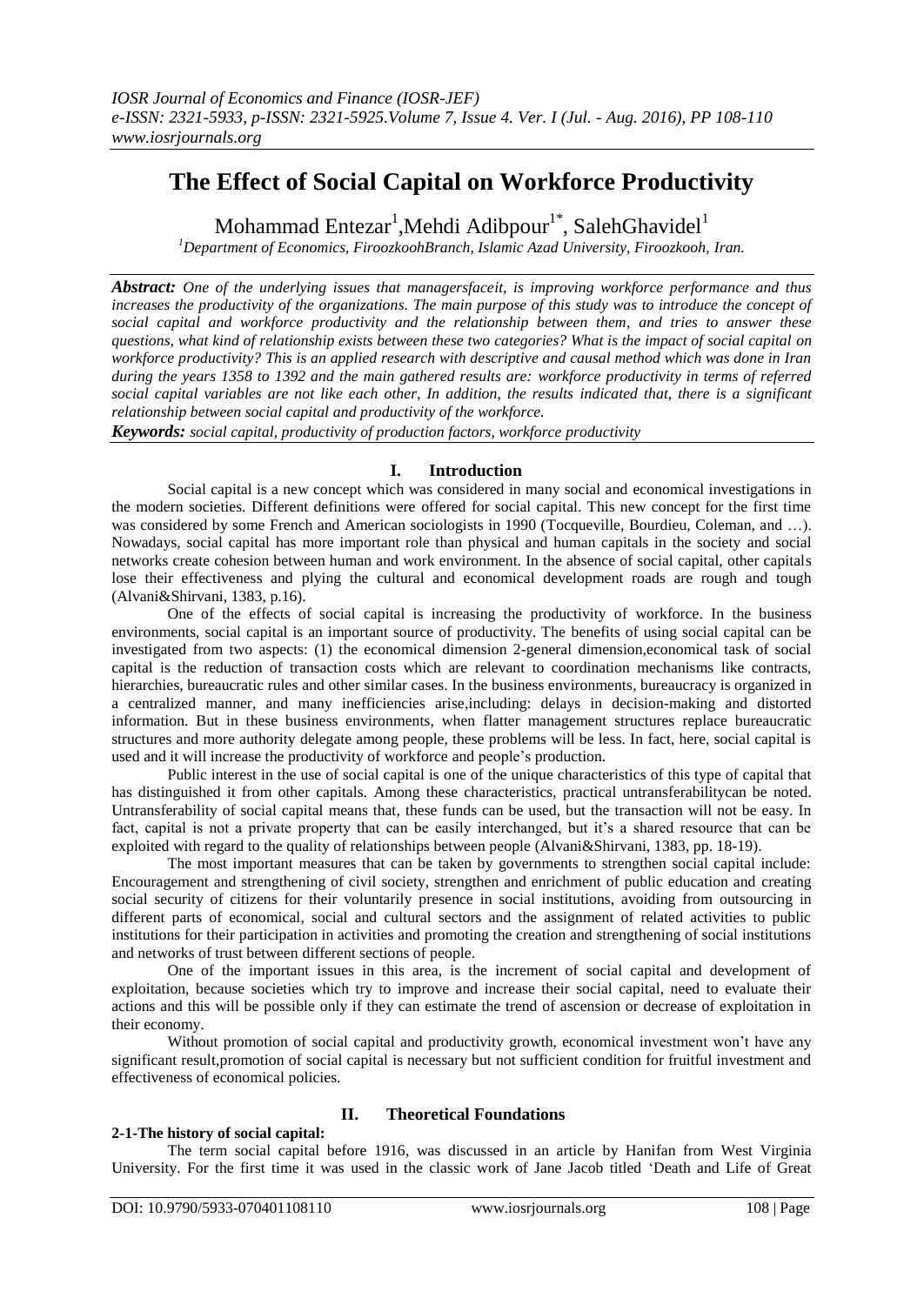American Cities', in which he explained that intensive social networks within the old suburban and mixed urban parts, constitute a form of social capital. In relation to maintaining cleanliness, avoiding street crimes and other decisions about improving the quality of life, they have more responsibilities compared with the official institutional agents such as protection forces of police.

Economist, Glenn Loury, used the term social capital in 1970, to describe the problem of economical development in cities. In 1980, this term was welcomed in broader terms by sociologist, James Coleman. Political sciences researcher, Robert Putnam was the second person who raised a strong and passionate debate regarding social capital and civil societies, both in Italy and in the United States.

Bullen and Onyx believe that first time in 1980, this term was used by Bourdieu and Coleman.

#### **2-2- Effective factors on social capital:**

About effective factors it should be said that social capital affects these factors and vice versa, but we won't discuss all factors and among them three factors will be discussed, namely: The flow of information, communications and culture:

#### **1. Flow of information**

The lifeblood of a business is its communication network and its blood is the information, and the importance of communication for an organization is as the importance of the human body's blood vessels, and disruption in them may be cause to disruption in the performance of organization or their activities may be stopped completely. Communication in organizations also play the same role, and one of the roles of leaderships in organizations is giving effective, timely and adequate information to staffs. Those leaders who are reluctant to share information with other people, never enter their staff into partnership to the successful management of the organization and they never won"t have a strong organization.

Employee"s participation and sharing information with them, results to the establishment of trust, intimacy and accountability in the organization.

#### **2. Labor communications in the organization**

Managers, because of the lack of time, whenever communicate with their staff, don"t have enough time to investigate messages, give feedback or managing communications from high to low. In these situations, creating an environment based on trust between manager and staff, can facilitate communications, and managers who can be successful in this regard, increase their credit and their messages will be understood better.

Tendency towards group work in staffs, is going to increase because of the existence of multi-skill methods of working andreplacement of hierarchy structure instead of traditional structures of the organization.

#### **3. Making culture among staff**

Organizational culture, is a unique model of hypothesis, values and common rules that forms socialization activities, models and organizational activities of the staff. The role of organizational culture in relation to social capital is very important. Here some questions will be asked: which values and beliefs have basic position in organizational culture? What's the value of organizational culture? Is the organization highly cultured or weakly uncultured? And many other cases like these. All these cases, can affect the amount of social capital, and also this social capital has effect on organizational culture.

### **III. Research Hypothesis**

1-Social capital has a positive effect on workforce productivity. 2- Structural, capitaland communicational dimensions of social capital has a positive effect on workforce productivity.

#### **IV. Hypothesis Analysis**

According to the results, regarding the significance of estimated coefficients, it can be summarized by the following statements:

| Table 1:       |                      |                                       |
|----------------|----------------------|---------------------------------------|
| Variable       | Explanatory variable | Type of relationship                  |
| Social capital | Social participation | Positive and significant relationship |
| factors        | Capital stock        | Positive and significant relationship |
|                | Health index         | Positive and significant relationship |
|                | Education            | Positive and significant relationship |
|                | Freedom              | Positive and significant relationship |

As can be seen from table, all the considered indices have a positive and significant effect on workforce productivity.